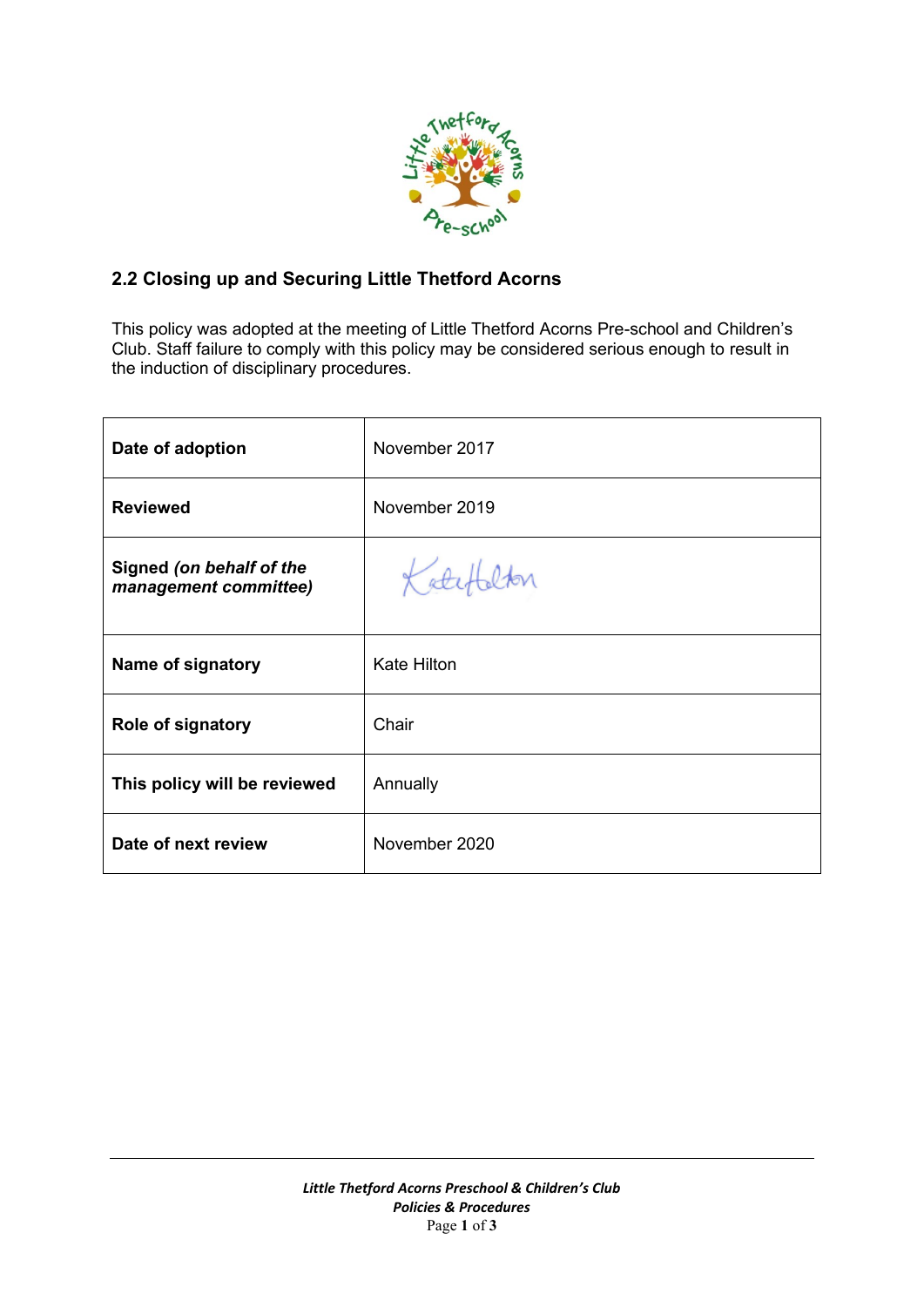# **2.2 Closing up and Securing Little Thetford Acorns**

#### **Safeguarding and Welfare Requirement: Safety and Suitability of Premises, Environment and Equipment**

Providers must take reasonable steps to ensure the safety of the children, staff and others on the premises.

#### **Policy statement**

We maintain the highest possible safety and security of our premises to ensure that each child and adult is safe during their time with us.

All staff and volunteers are aware of and ensure that the relevant procedures are followed to keep adults and children safe.

#### **Procedures**

The last person to leave the building carries out a thorough check and completes a 'Closing up Checklist'. This is then signed by that person to confirm the building is safe to leave (see attached).

If for any reason a member of staff/committee are within the building alone they must follow the 'Lone Working' policy.

To set the alarm:

Type in your 4 digit alarm code and press  $\sqrt{ }$ 

You then have 30 seconds to exit the building.

Lock the front door by lifting the handle and using your key.

Wait by the door to ensure the alarm stops beeping and is set.

If the alarm continues to beep for more than 2 minute(s), there is an issue.

Re-enter the building using your key and un-set the alarm by using your code and try again.

If the alarm is accidentally triggered, a key holder is automatically called and will attend the building to re-set the alarm. Please wait at the building until a key holder arrives. Certain Committee members who live in the village are appointed key holders and will be able to reset the alarm.